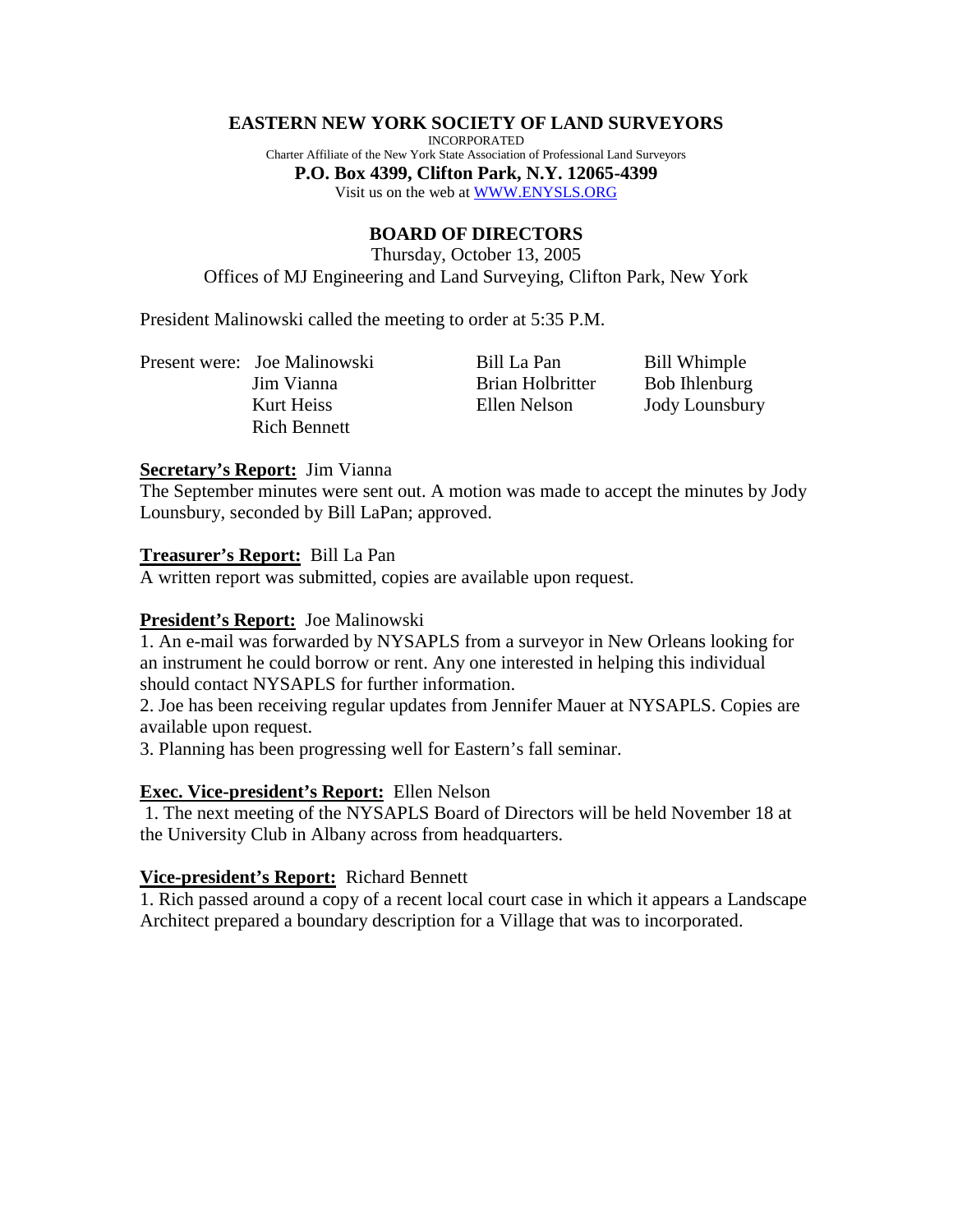**Committee Reports:** ---------Standing Committees-----------

.

Legislative Committee: Ellen Nelson

1. The Monumentation Bill has been sent to the Governor for his signature.

## Program:

1. November's general membership meeting will be election night with sustaining members being invited to show their products.

# Continuing Education: Chuck Lent/Jody Lounsbury

1. The fall seminar has 18 people signed up for Friday and 9 for Saturday. Notification was received from NYSAPLS that the seminar has been approved for 8 hours of credit in New York with approval from other states pending.

2. A discussion was held on using other CEU approving agencies for future seminars.

Membership: Ellen Nelson/Jim Vianna

1. The Board welcomed new associate members, Richard Large and Brian Meade.

Scholarship: Brian Holbritter, Ellen Nelson, Kurt Heiss

1. A discussion was held on how best to cover all the schools and who would visit and interview the applicants.

2. There was a decrease in attendance at the award ceremony last year by recipients. The suggestion was made that award recipients should be able to attend the conference on the day that they receive their award at no charge or a reduced rate.

---------Temporary Committees-----------

Website: Kurt Heiss

1. New pictures have been added to the Website.

2. Sustaining membership applications are now available on the Website.

3. Eastern's handbook is being updated and will be available online when completed.

# **Old Business:**

1. The dedication of the Colvin Plaque is being set up for November; details to follow. Assemblyman Jack McEneny will be presented with a wall plague and honorary membership in the Colvin Crew at the unveiling. Attending agencies and groups are being notified. UFPO will be called to mark out underground utilities so the post can be preset.

# **New Business:**

1. Jim Vianna initiated a discussion on eliminating the postal mailing of the minutes of the Board of Directors and General Membership meetings. He suggested that Eastern's website should be made the official depository of the minutes. The current practice is to mail out the minutes of the last two months just prior to the next dinner meeting, resulting in time sensitive material arriving after the fact. He also stated that a considerable amount of time goes into assembling and mailing out the minutes. After a lengthy discussion, a motion was made by Bill LaPan and seconded by Jody Lounsbury to discontinue the postal distribution of the minutes of the Board of Directors and General Membership meetings and make Eastern's website the official publication vehicle of ENYSLS in an